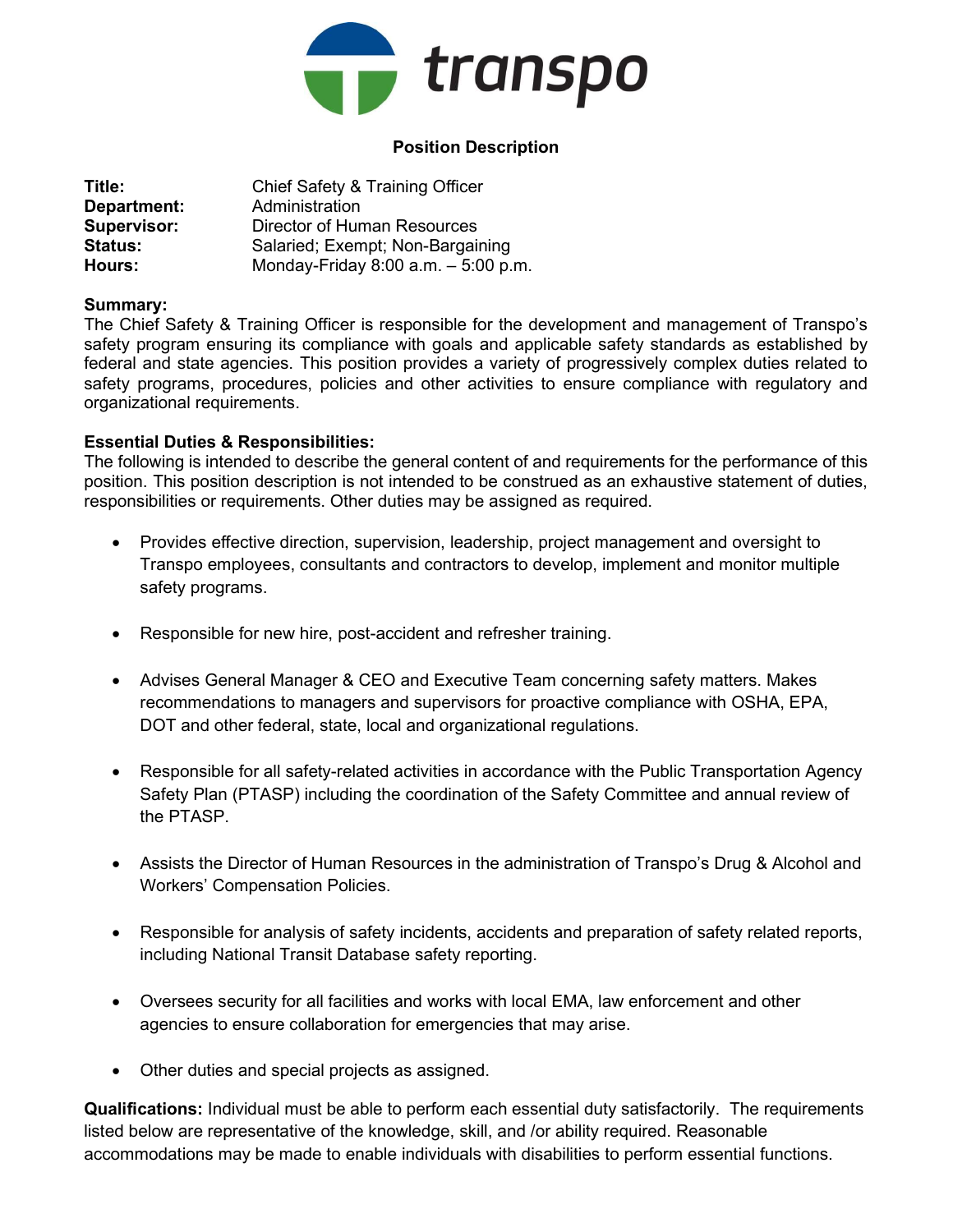- Experience in the development and implementation of safety training programs including applicable performance and risk reduction measures.
- Exceptional communication skills, both verbal and written along with strong interpersonal skills including public speaking.
- Highly skilled with Microsoft Office including Excel, Access, Word, PowerPoint and Outlook with the ability to learn and implement industry specific software and technologies.
- Knowledge of ADA, FTA, DOT regulations and reporting requirements including familiarity with 49 CFR 49 Part 40 – Drug and Alcohol Testing Program and 49 CFR Part 673 – PTASP and SMS Principles.
- Commercial Driver's License.
- Must be able to pass a pre-employment drug screen and criminal background check.

### Education and/or Experience:

- Bachelor's Degree in planning, environmental management, public administration or a related field or equivalent work experience.
- Minimum of three years' experience in public transportation safety or a related field.
- Preferred candidates will have Transit Safety and Security Program (TSSP) Certification, World Safety Organization (WSO) Certification, Certified Safety Professional (CSP) or Transit Safety Institute (TSI) Certification.

### Other Skills and Abilities:

- Strong attention to detail with excellent organizational skills along with the ability to work under pressure, manage multiple projects and meet strict timelines.
- Ability to work with diverse populations while treating everyone with professionalism and respect.
- Ability to problem solve, work independently with minimum supervision while following, improving and developing safety procedures.
- Able to communicate effectively and handle confidential information in an appropriate manner.

Physical Demands: The physical demands described here are representative of those that must be met by an employee to successfully perform the essential functions of this job. While performing the duties of this job, the employee is regularly required to reach with hands and arms. The employee is occasionally required to climb or balance, stoop or kneel. Normal talking and hearing abilities, without remedial medical equipment, are necessary. Specific vision abilities required by this job include close vision, the ability to adjust focus and hand-eye coordination is necessary to operate computers and various pieces of office equipment. The employee frequently is required to stand, sit, talk, hear, walk, use hands or finger, handle or feel, stoop, kneel and crouch. The employee must occasionally lift and/or move more than 25 pounds.